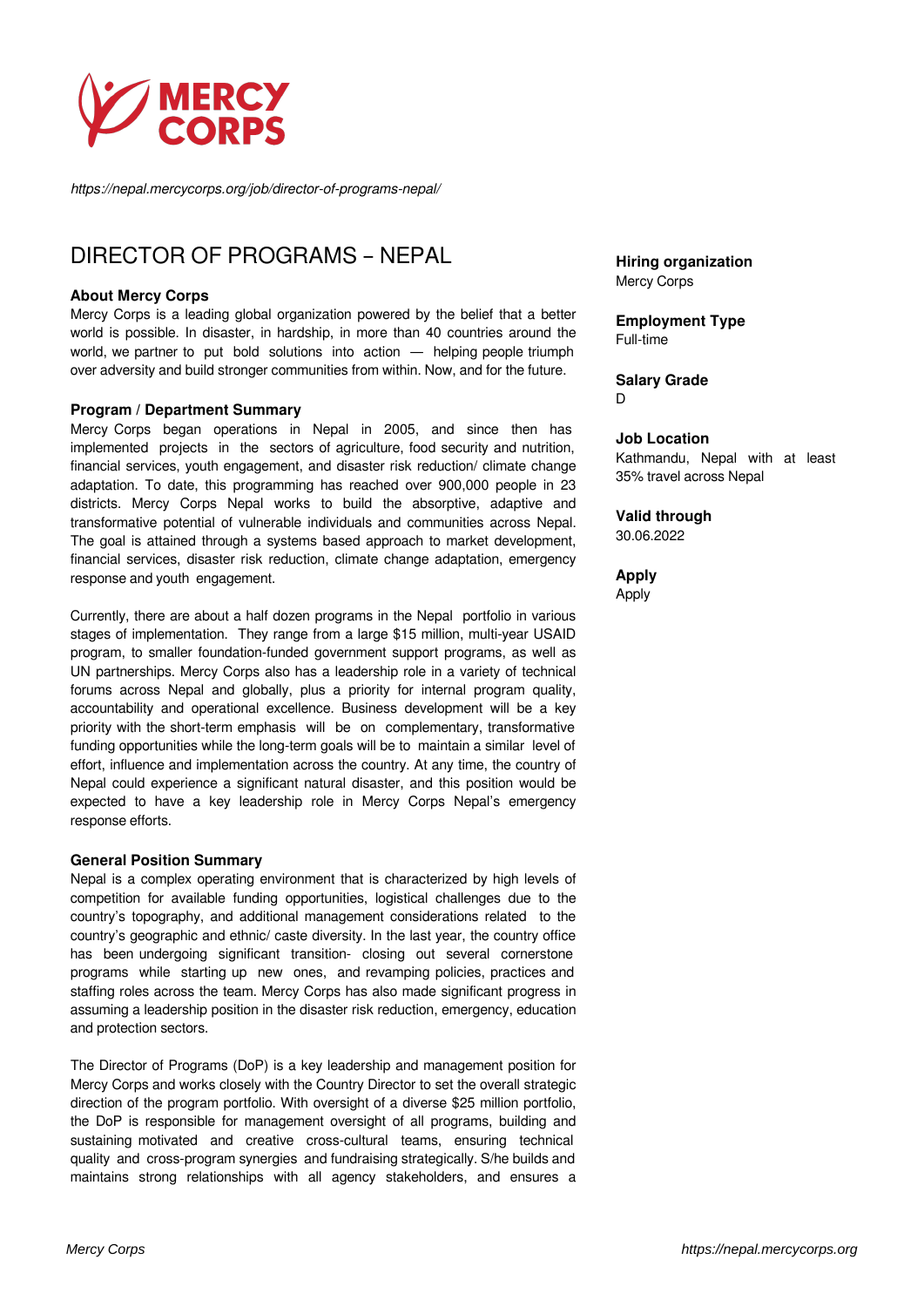productive and thoughtful work environment between the Programs and Support teams. S/he plays integral roles in program development, evidence building and use, as well as communications, influence, accountability, and overall quality assurance. S/he represents Mercy Corps Nepal programs and is responsible for coordinating with the larger S/he will directly supervise a 5-7 person program management team. As the deputy to the Country Director, the DoP also serves as a key advisor for major strategic decisions related to overall operations and management of the entire country office, and serves as acting Country Director in the absence of the CD. The successful candidate will be an emotionally intelligent strategic thinker, someone able to work outside the lines and inject new ideas and critical thinking skills into our work. The next DoP for our team will be a strong leader, committed to gender and social diversity, and will serve as a model for strong leadership not only to Mercy Corps' project managers, but also support staff, partners, and other stakeholders.

# **Essential Job Responsibilities**

# **Strategy & Vision – 10%**

- Work with the Country Director, the senior management team (SMT), and other team members to maintain country program strategies and priorities, and to communicate this strategy to constituencies.
- Where appropriate, support the Country Director to conduct country office monitoring and reporting against the strategy.
- Work with the Country Director and Finance & Compliance Manager on country program consolidated budgets for the current and upcoming fiscal years, and to use this budget as a management tool to maximize resources and ensure sound fiscal management, especially for on- going programs.
- Serve as a member of the Senior Management Team, helping to formulate fair and affordable human resource and operations management policies and strategies.

#### **Business Development – 30%**

- Prioritize, and contribute to the preparation of, concept papers, proposals, and other funding opportunities for new projects/ programs. This could include working as the lead writer on such efforts.
- Drive a business development strategy to ensure the portfolio remains fully funded and aligned with country strategy
- Pro-actively identify new business opportunities and translate these into concepts
- Maintain a business development tracking system that captures priorities of key in country donors
- Ensure that knowledge management of key program documents, publications, evidence and other resources is well organized, and materials are packaged for external distribution, published on the website (where relevant) and available to be used as marketing materials

# **Program Management – 55%**

- Serve as the main accountability manager for grants in the country office portfolio, ensuring programs remain on time, on scope, on budget and that program managers are skilled, resourced and empowered to make adjustments and manage these processes as well.
- Lead project planning processes, ensuring that all projects/ programs have a clear and achievable design, integrating innovations where appropriate; and, fully comply with PM@MC and Gender Minimum standards.
- Supervise Project Managers/ Program Managers, ensuring that projects: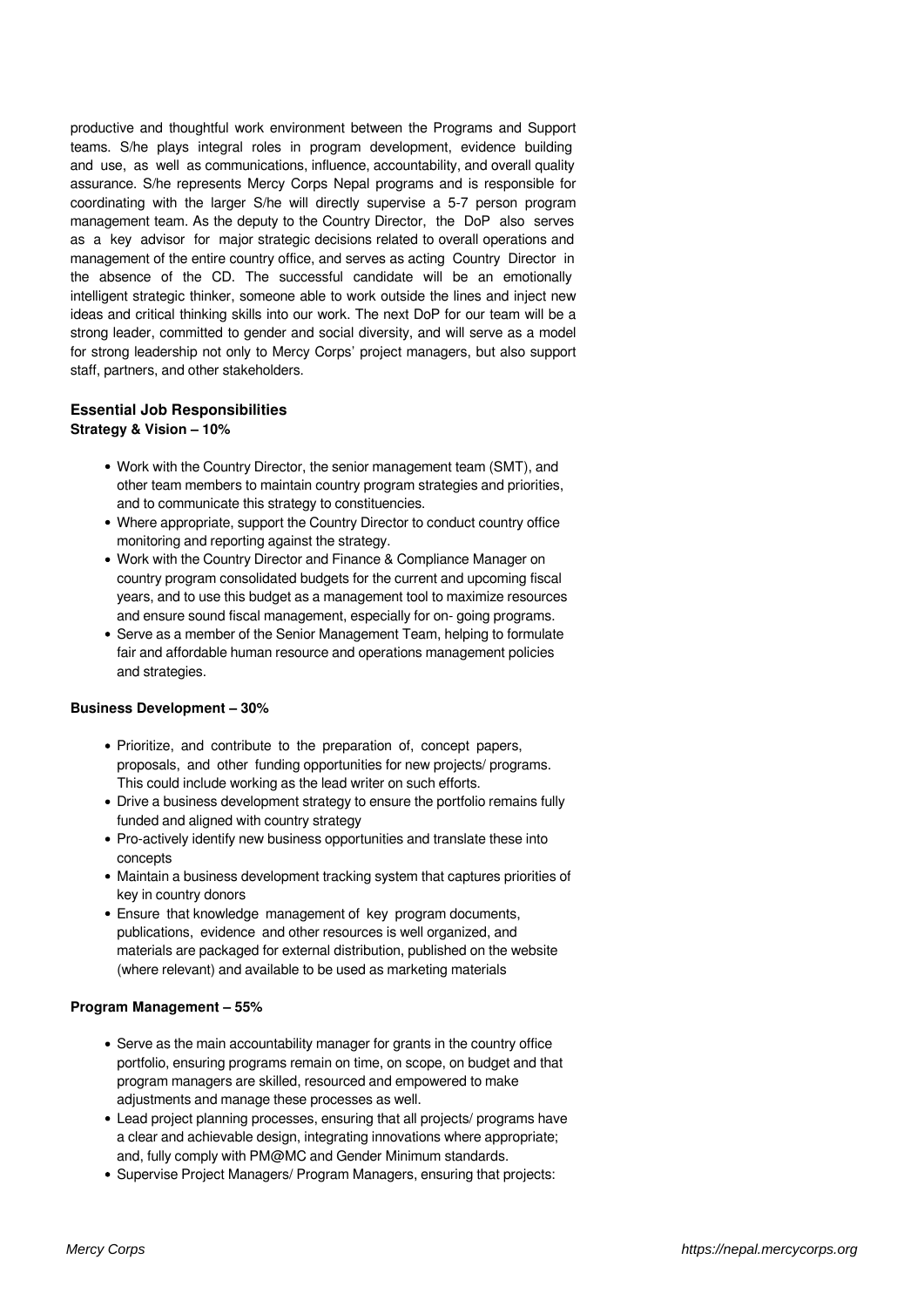follow sound planning processes; have high performing teams, with good performance management processes; focus on detail, quality, and results; have strong monitoring & evaluation frameworks; deploy cutting-edge technical approaches; and, that good participatory methods and stakeholder management approaches are used.

- Ensure that projects/ programs receive adequate technical inputs by: keeping projects/ programs technically focused and iterative, yet responsive to emerging opportunities and trends; identifying and organizing trainings and exposure visits; encouraging self-directed learning; and, facilitating cross-learning and information sharing. Strive to create a project/ program environment in which 'business as usual' is not acceptable, and in which project/ program teams are constantly looking for approaches to maximize impact.
- Ensure that key cross-cutting themes, such as community participation, partner capacity building, good M&E, coordination, consultation with government, public/ private/ civic sector partnerships, inclusion of women, and inclusion of disadvantaged groups are emphasized and integrated into all projects/programs.
- Strive to create and use standardized tools and practices, where appropriate, across projects/ programs.
- Carry out systematized project/ program monitoring visits and provide structured feedback in a way that can improve project/ program progress and impact
- Working with the DM&E team, ensure that all projects/ programs produce professional quality reports and communications materials, that publishable results are disseminated, that Mercy Corp.
- Nepal is a 'thought leader' in its technical areas, and that monitoring and evaluation results are used toimprove implementation
- Communicate effectively to ensure overall project targets and donor obligations are met.

#### **Team Management – (% Integrated with Above Program Management)**

- Support Project/ Program Managers in their efforts to manage strong project/ program teams.
- Supervise and monitor Project/Program Manager performance, taking corrective action as required.
- Work with operations team members, the Country Director, and the Finance & Compliance Manager to make sure that adequate operational support is in place for project/ program success, while at the same time minimizing overheads and maintaining a 'projectized' (or composite) structure that facilities project/ program success.
- Participate in the recruitment, selection, orientation and training of key project/ program staff, and other staff as requested by the Country Director.
- Help to facilitate team coordination and capacity building opportunities and events as required.

# **Finance & Compliance Management – (% Integrated with Above Program Management)**

- Collaborate with program, finance and administrative staff to ensure systems are in compliance with donor and Mercy Corps policies and procedures.
- Support Program Managers to appropriately manage their budgets through regular budget vs actual reviews and follow up action items
- Draft and/or review scope of work to hire and manage any technical consultants, including review for technical efficacy and contract budget.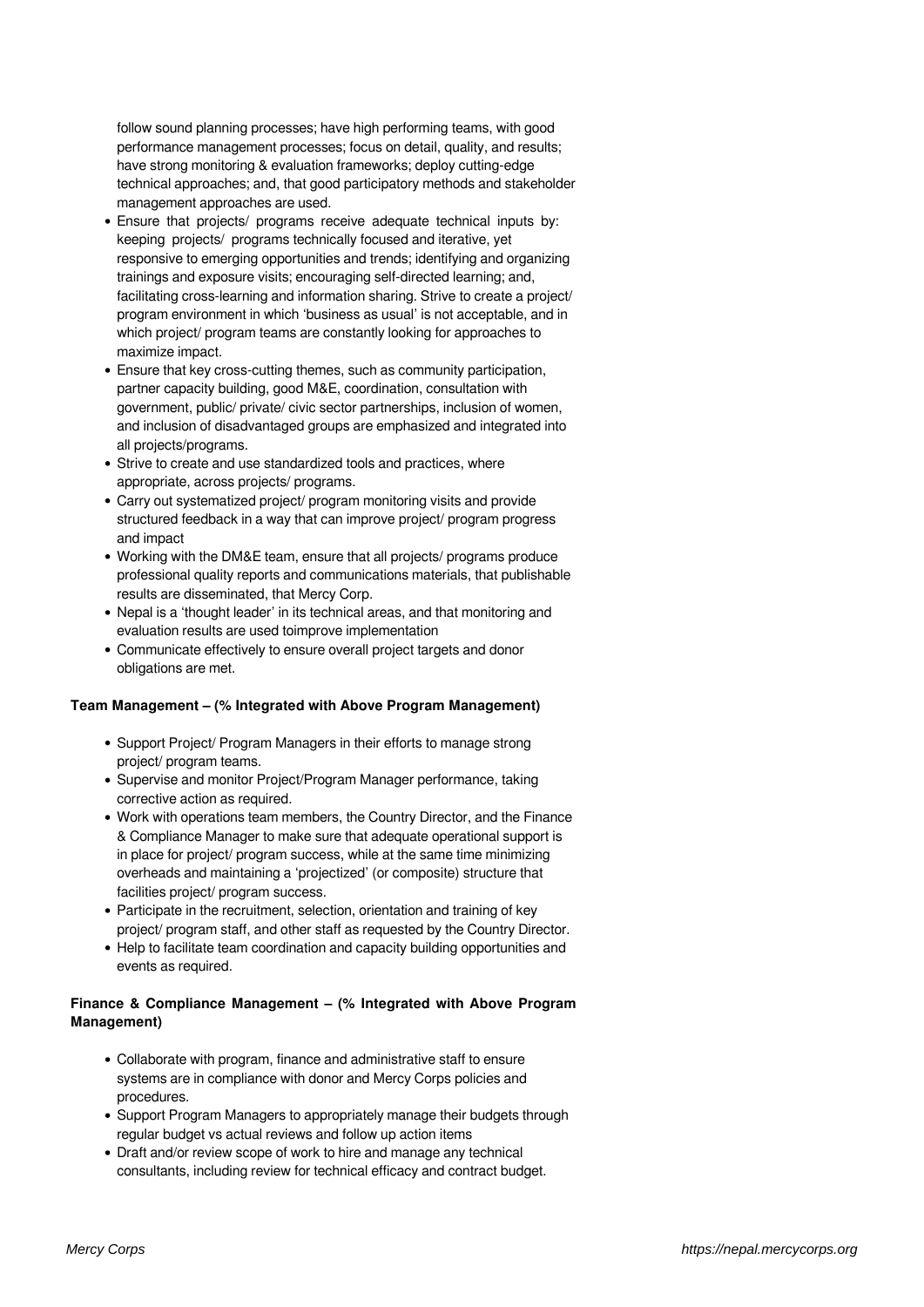#### **Influence & Representation – 5%**

- Identify, build and manage collaborative partnerships with consortium partners, sub-grantees, donors, local governments and other stakeholders.
- Ensure that all programs produce professional quality reports and communications materials; that publishable results are disseminated strategically and effectively; and that Mercy Corps is a 'thought leader' in its strategic technical areas.
- Ensure effective, consistent and timely communication with donors and project partners
- Facilitate learning and collaboration internally with other Mercy Corps teams beyond the Nepal country office
- Maintain excellent relationships with donors, the host country government and local leaders, partner agencies, and other key stakeholders;
- Document and disseminate lessons learned and best practices to internal and external stakeholders, including at international conferences and similar forums.
- Ensure visibility of Nepal programs, both internally and externally

#### **Security**

- Ensure compliance with security procedures and policies as determined by country leadership.
- Proactively ensure that team members operate in a secure environment and are aware of policies.

#### **Accountability to Beneficiaries**

Mercy Corps team members are expected to support all efforts toward accountability, specifically to our beneficiaries and to international standards guiding international relief and development work, while actively engaging beneficiary communities as equal partners in the design, monitoring and evaluation of our field projects.

#### **Supervisory Responsibility**

Project Managers/ Program Managers; Technical Advisors who fall outside of project/ program management structures, if these positions exist; temporarily supervise consultants deployed to the country program to provide technical or project design support.

#### **Accountability**

#### **Reports Directly to:** Country Director

**Works Directly with:** Country Director, Project/Program Managers, Finance & Compliance Director, Human Resources, Head of Operations, Chief of Party for Bhakari program, peer Directors of Programs in other Mercy Corps' countries and with peer agencies within Nepal.

#### **Knowledge and Experience**

- MA/S or equivalent in international development, economics, agriculture, disaster management, political or social science, management or other relevant field.
- At least five (5) years of field experience in project/program management positions is preferred.
- Prior experience in South Asia is a plus, but not a requirement.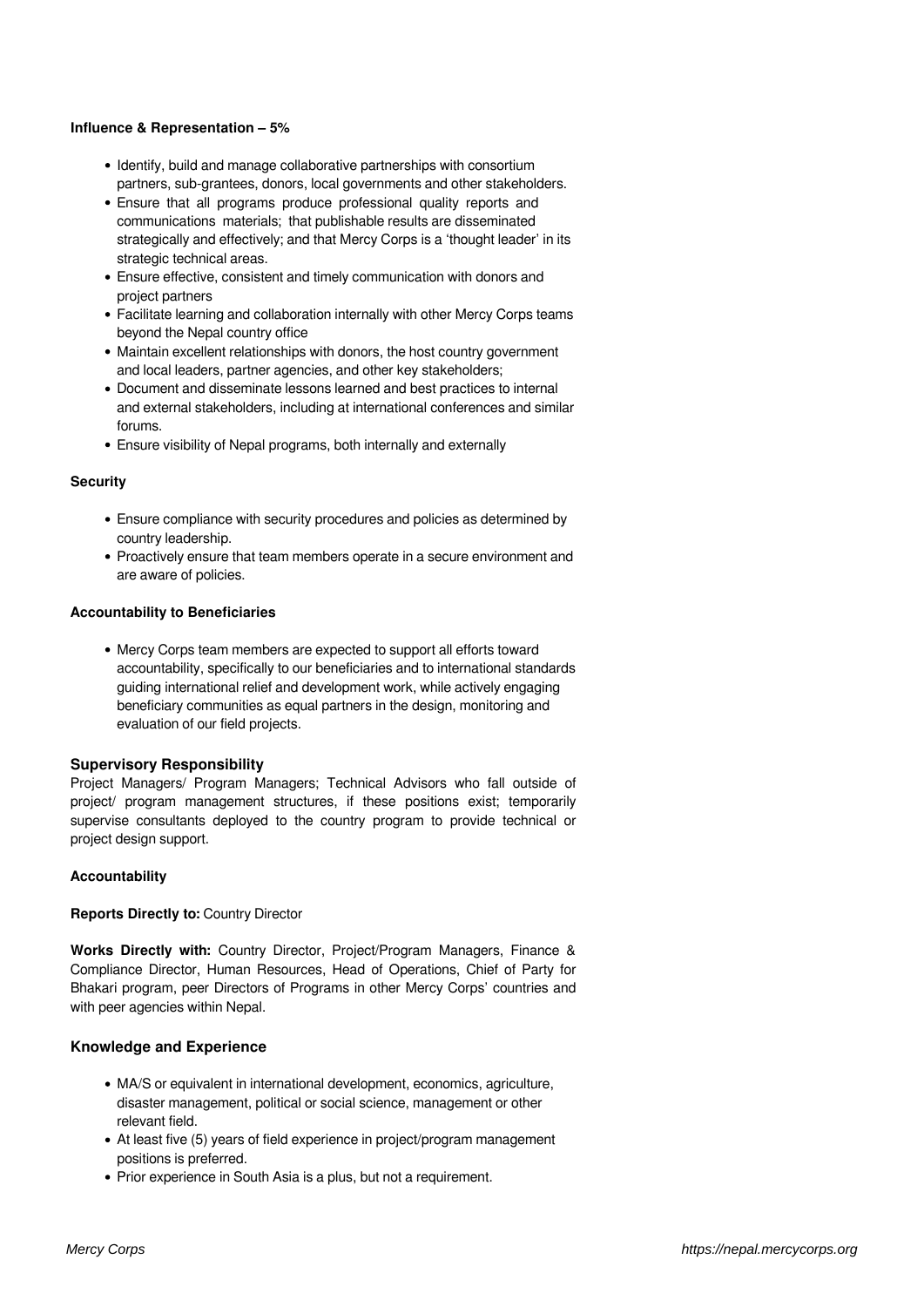- Excellent spoken and written English and Nepali language skills and ability to interact effectively with international and national staff.
- Demonstrated technical understanding of at least some of the following sectors: agriculture, food security and nutrition, market systems development, disaster management, humanitarian response, gender equality and social inclusion, and social development.
- Demonstrated understanding of sound project management practices and protocols.
- Proven track record of bringing in new business, including innovative design and leading the proposal development process
- Excellent program conceptualization and development capacities, including the ability to convey these ideas convincingly in writing.
- A high level of personal efficiency, and the ability to balance multiple urgent or important tasks without undue stress.
- Good oral communication and representation skills.
- Strong representation and presentation skills.
- An impatience for 'business-as-usual', including the ability to clearly communicate a vision of success and help people to "operationalize" this vision and reach for improved results.
- A tolerance for ambiguity, and proven inter-personal and inter-cultural skills.
- Ability to maintain a consistent field orientation and performance orientation.
- 

# **Success Factors**

The successful DoP will combine exceptional management skills and experience in building diverse programs/projects and maintaining donor and partner relationships. S/he will have an ability to think creatively about improving quality and impact of programs. The DoP will have proven experience with cross-cultural team and capacity building, individual staff development and strong mentoring skills. Multitasking, prioritizing, problem solving and simultaneous attention to detail as well as strategic vision are essential. The most successful Mercy Corps staff members have a strong commitment to teamwork and accountability, thrive in evolving and changing environments and make effective written and verbal communication a priority in all situations. This position brings with it a potentially large and demanding workload, so the successful candidate will also have a strong ability to manage and prioritize tasks and delegate to other team members, while still caring for their own well-being.

#### **Living Conditions / Environmental Conditions**

The position will be based in Kathmandu, Nepal. Kathmandu is a culturally dynamic capitol city that can provide a comfortable, safe living environment with access to amenities, although a sense of patience with routine (and extended) power cuts, water shortages, air/ noise pollution, and traffic is required. Approximately 35% travel may be required to field locations, depending on COVID restrictions, some of which are easily accessible but others of which are quite remote and require hiking, so the incumbent should be in decent physical shape so as to access all project sites. Mercy Corps team members represent the agency both during and outside work hours when deployed in a field posting or on a visit/short-term assignment to a field posting. Team members are expected to conduct themselves in a professional manner and respect local laws, customs and MC's policies, procedures, and values at all times and in all in-country venues.

#### **Ongoing Learning**

In support of our belief that learning organizations are more effective, efficient and relevant to the communities we serve, we empower all team members to dedicate